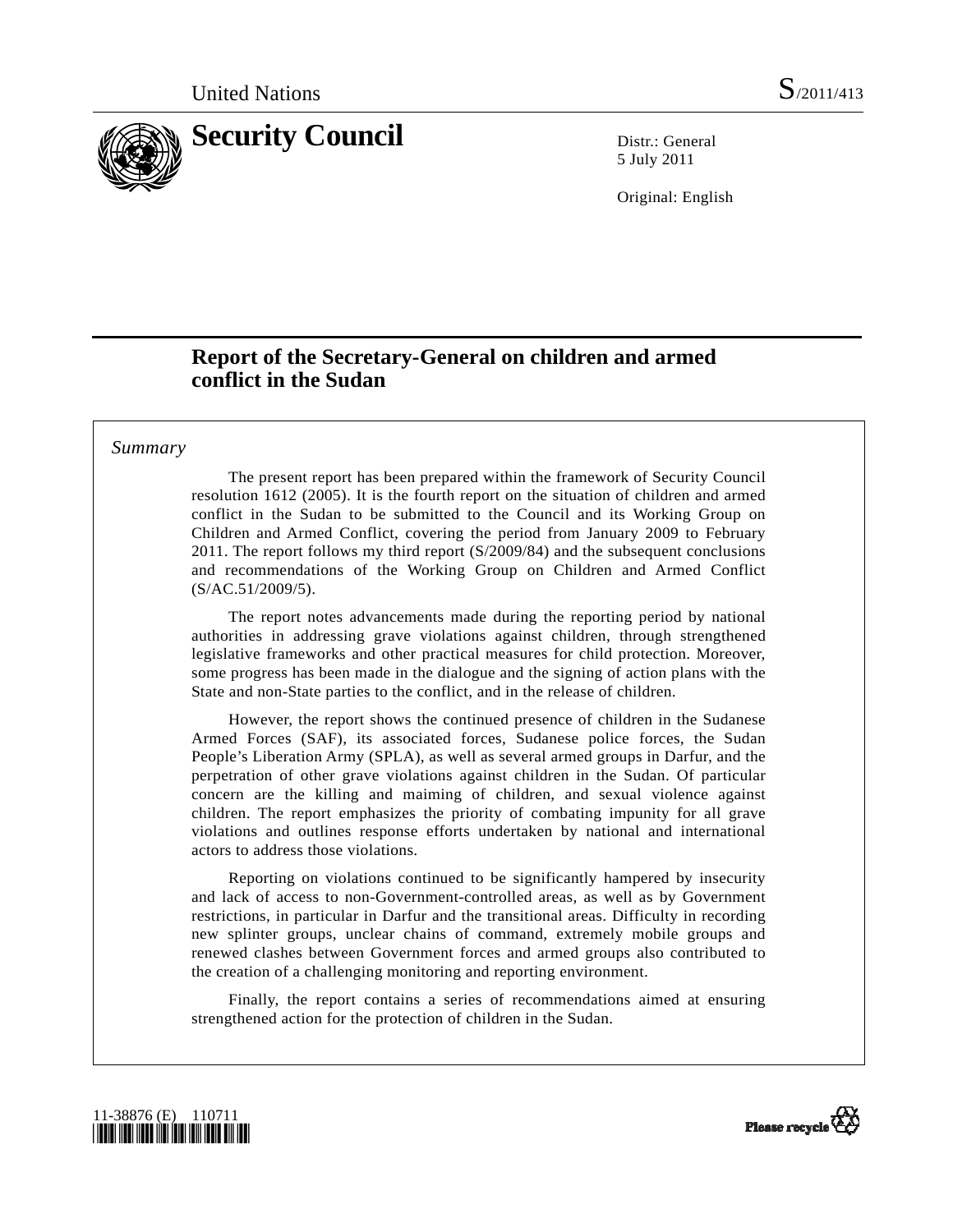# **I. Introduction**

1. The present report, prepared pursuant to Security Council resolution 1612 (2005), covers the period from January 2009 to February 2011. It is the fourth report on children and armed conflict in the Sudan to be submitted to the Security Council and its Working Group on Children and Armed Conflict. The report focuses on grave violations perpetrated against children and progress made in ending such violations, in follow-up to the recommendations contained in my previous relevant reports (S/2007/400, S/2008/532 and S/2009/84), as well as to the conclusions of the Council's Working Group on Children and Armed Conflict (S/AC.51/2007/16, S/AC.51/2008/15 and S/AC.51/2009/5).

# **II. Political and security developments**

2. During the reporting period, the political landscape in the Sudan was dominated by preparations for national and State-level elections in April 2010, as well as by preparations for the referendum on the self-determination for Southern Sudan in January 2011, and discussions on the completion of the Comprehensive Peace Agreement, the status of Abyei and post-Agreement arrangements.

3. Omar Al-Bashir was elected President of the Republic during the April 2010 national elections, and Salva Kiir Mayardit was elected President of the Government of Southern Sudan. Elections in Southern Kordofan State were delayed, owing to disagreements over the census results and constituency delimitation.

4. On 9 January 2011, voting took place in the referendum on self-determination for Southern Sudan. More than 98 per cent of voters were in favour of separation. The results were immediately accepted by the National Congress Party (NCP) and were later endorsed by the national legislature. Negotiations on outstanding matters relating to the Comprehensive Peace Agreement and post-Agreement arrangements were ongoing.

5. While the Comprehensive Peace Agreement also required a referendum to determine the status of the contested Abyei Area, the referendum did not take place, owing to disagreements over the eligibility requirements for the vote. Serious clashes occurred in Abyei in January 2011, following which provisional agreements were reached between the parties.

6. During the reporting period, the security situation in Southern Sudan was characterized by localized violence, often involving large numbers of civilian casualties. In particular, disputes over the April 2010 electoral outcomes in Jonglei, Upper Nile and Unity States led to armed conflicts involving rebel militia leaders and the Sudan People's Liberation Army (SPLA). During February 2011, heavy fighting took place between General George Athor and SPLA in the area between Jonglei and Upper Nile States, leading to hundreds of casualties and the displacement of tens of thousands.

7. Operating from bases in the Democratic Republic of the Congo and Central African Republic, the Lord's Resistance Army (LRA) continued to threaten civilians, including refugees and internally displaced persons, in Western Equatoria State. During the reporting period, the United Nations has recorded at least 26 attacks in Southern Sudan, during which 47 children were killed, 26 wounded and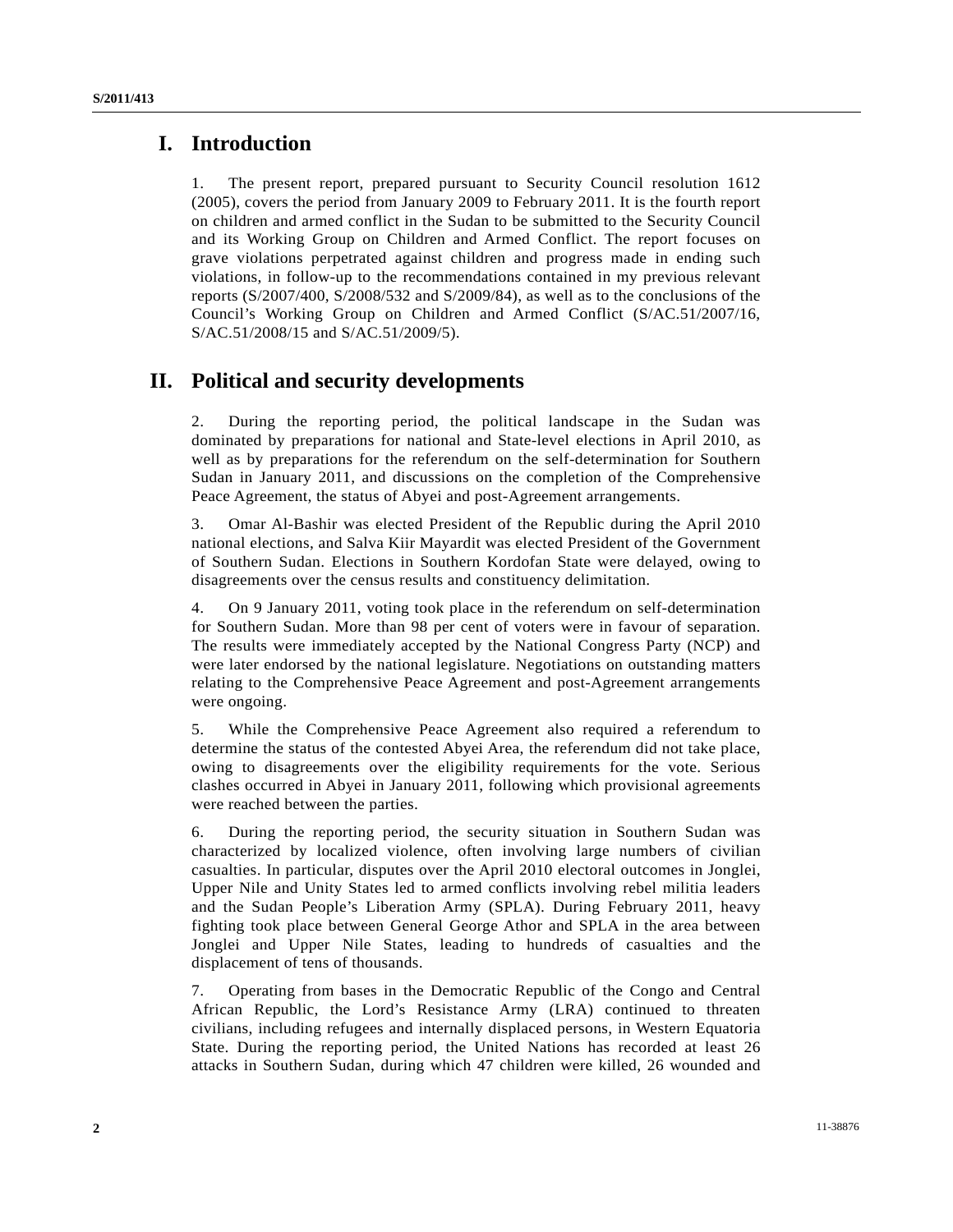286 abducted. More than 170 children have been reported missing following attacks in the States of Greater Equatoria.

8. In Darfur, progress was made in the negotiations between the Government of the Sudan and the Liberation and Justice Movement under the auspices of the Joint Chief Mediator and the Government of Qatar. Nevertheless, hostilities continued between the Sudanese Government and the armed movements in some parts of Darfur. Other major armed movements, namely Sudan Liberation Army (SLA)- Abdul Wahid and SLA-Minni Minawi, did not participate in negotiations with the Government and engaged in sporadic fighting with Government forces. With a view to increasing the inclusiveness of the peace process and enhancing the outcome of the Doha negotiations, preparations were undertaken by the African Union-United Nations Hybrid Operation in Darfur (UNAMID) and the African Union High-level Implementation Panel for a Darfur-based political process.

9. The security situation in Darfur was characterized by periods of fragile calm and some incidents of armed violence involving the Sudanese Armed Forces (SAF) and several rebel groups, as well as intercommunal conflict. Overall, the rate of intercommunal conflict dropped during the reporting period, owing in part to reconciliation efforts by the Government, local actors and UNAMID. In February 2011, Minni Minawi announced that his movement had withdrawn from the Darfur Peace Agreement, following which a significant increase in fighting between SLA-Minni Minawi and SAF took place in Northern and Southern Darfur. Other clashes occurred between SAF and both the Justice and Equality Movement (JEM) and SLA-Abdul Wahid forces in Western and Northern Darfur during the reporting period, with significant casualties and displacement.

# **III. Grave violations against children**

# **A. Recruitment and use of children in armed forces and groups**

#### **Southern Sudan**

10. A total of 328 children (all boys) were confirmed to have been recruited by SPLA during the reporting period. This represents an increase in the recruitment of children by SPLA compared with the previous reporting period, although a larger number of children were also released during this time. Most cases were recorded in Unity, Northern Bahr el Ghazal, Western Bahr el Ghazal, Upper Nile, Eastern Equatoria, Jonglei and Central Equatoria States. In January and February 2011 alone, 20 boys were seen on various occasions in SPLA convoys, protecting highranking SPLA officials, wearing SPLA uniforms and/or in possession of weapons in Lakes, Unity, Upper Nile and Jonglei States.

11. Reports were also received of children associated with SPLA in Wunyik, Northern Bahr el Ghazal State; Duar, Unity State; and Mapel, Western Bahr el Ghazal State. In April 2009, SPLA provided to the United Nations Children's Fund (UNICEF) and the Southern Sudan Disarmament, Demobilization and Reintegration Commission a list of 73 children associated with its forces in Wunyik. These children were also attending a school run by SPLA within the camp. A separate joint verification mission conducted in Unity State in August 2009 revealed that some children who had been demobilized and reunited with their families in Warrap State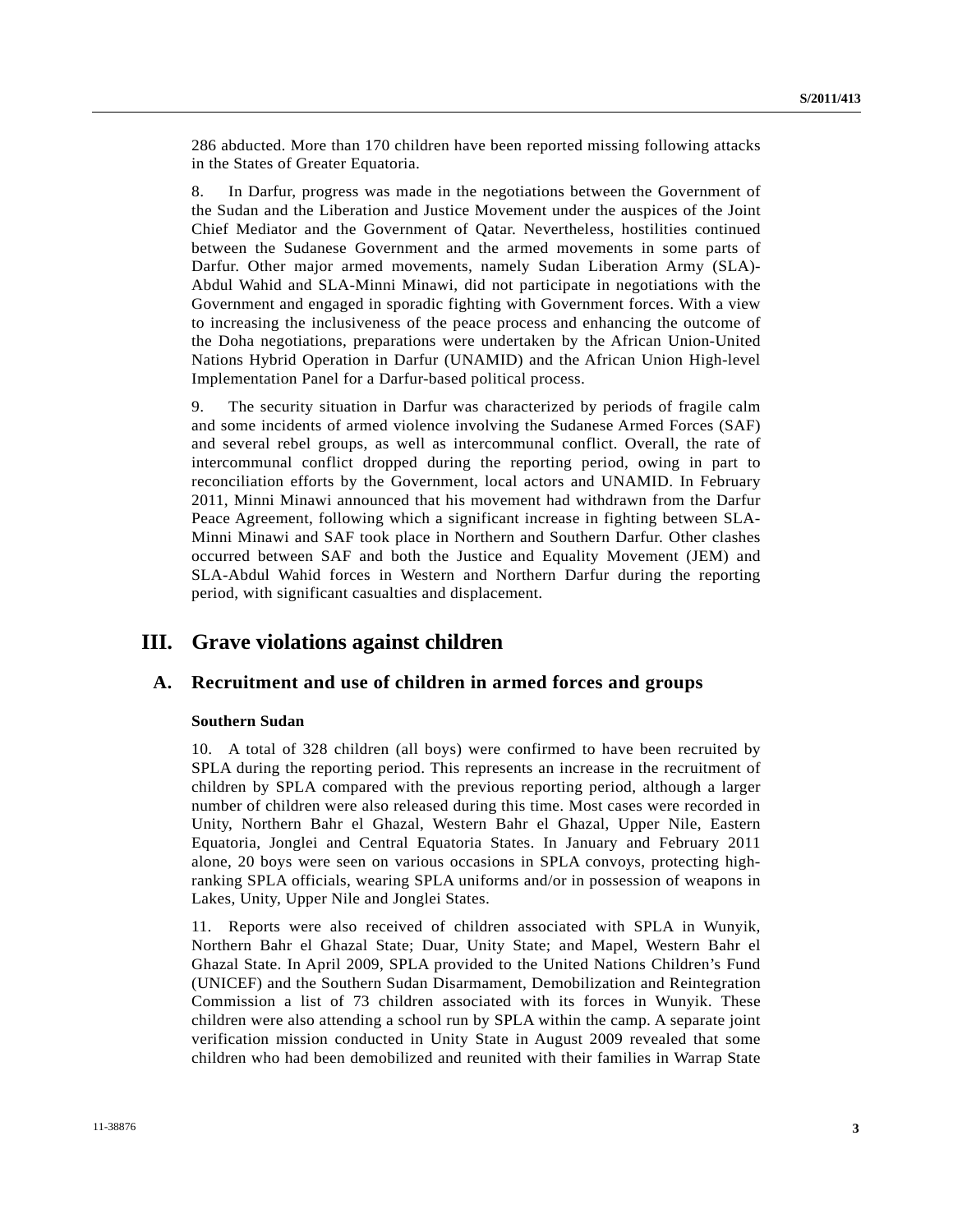had rejoined their former units in Unity State. Children separated from SPLA have been documented as returning to SPLA barracks for food and shelter.

12. New cases of child recruitment by other security forces in Southern Sudan have also been documented. The Joint Integrated Units, created under the Comprehensive Peace Agreement, and composed of SPLA and SAF elements, were documented as having recruited 25 boys in Wau, Western Bahr el Ghazal State, in April 2010. It has been difficult for the United Nations to gain access to Joint Integrated Unit camps for advocacy and verification without an existing agreement.

13. Separately, in the first two months of 2011, four cases of children serving with the Southern Sudan Police Service were registered. The actual number of children associated with the Service is estimated to be higher, given the large-scale police recruitment campaign during the run-up to the referendum. An equally worrisome phenomenon is the recruitment during 2010 of children by the Southern Sudan Wildlife Service, which has reportedly provided children with uniforms and guns. Attempts to separate and reintegrate these children were stalled, as the Southern Sudan Disarmament, Demobilization and Reintegration Commission did not recognize them as eligible disarmament, demobilization and reintegration participants.

14. An armed community self-defence group known as "home guards" or "arrow boys" was established in Western Equatoria State to fight against LRA. The United Nations has strongly advocated Government verification of the presence of children in this group. The State Governor has repeatedly given assurance that no children are in this group and that the United Nations may verify this. No United Nations assessment has been conducted to date.

## **The Three transitional Areas of Southern Kordofan, Blue Nile and Abyei ("Three Areas")**

15. The recruitment and use of children by SPLA was verified in the Three Areas (Abyei, Southern Kordofan and Blue Nile States) during the reporting period. For example, in November 2010 eight boys were confirmed to have been recruited in Jaw, Southern Kordofan. In Abyei, the use of 19 children was reported in 10 separate incidents; in January 2011, for example, 6 boys in uniform were observed with SPLA troops near Agok, in the south of Abyei, by the United Nations. Separately, an estimated 800 children were observed at the SPLA division headquarters in Samari, Blue Nile State, during a mission to the Area conducted in March 2009 by the United Nations Mission in the Sudan (UNMIS), SPLA and SAF. An additional 31 children were also verified as having been re-recruited by SPLA in Blue Nile State.

16. Since early 2011, children have been repeatedly observed in Misseriya and Dinka Ngok armed groups, in particular in villages north and east of Abyei town. The United Nations observed at least four armed boys with an armed Misseriya group in February 2011, and six boys were observed with an armed group in a Dinka Ngok village north of Abyei town in January 2011.

## **Darfur**

17. During the reporting period, a total of 501 children (380 in 2009, 115 in 2010 and 6 in January-February 2011), including 6 girls, were verified as being associated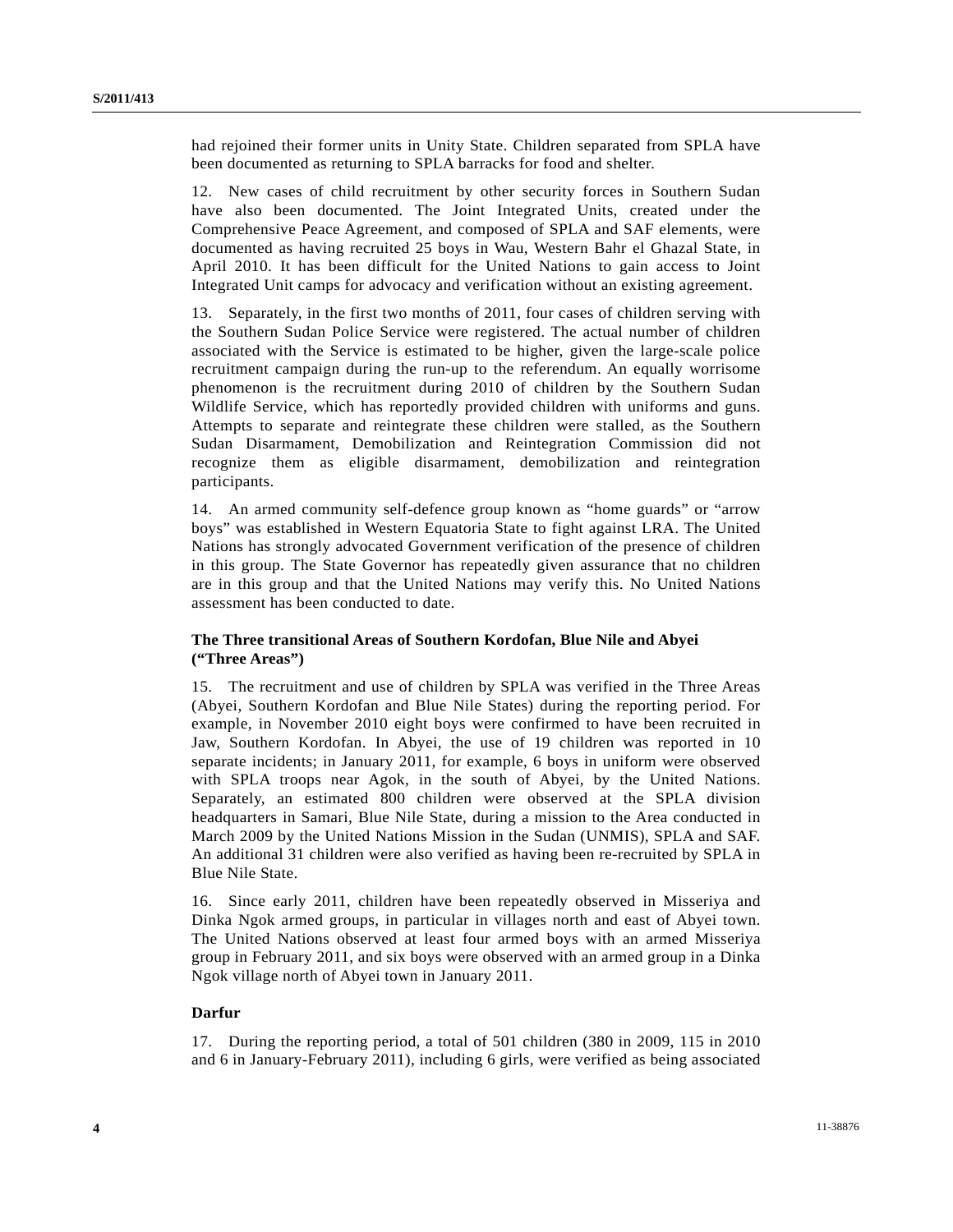with at least 10 armed forces and armed groups in Darfur. The decrease may be attributed in part to ongoing intense advocacy with the armed forces and armed groups to raise awareness, resulting in commitments to end the recruitment and use of child soldiers. Since 2009, armed groups have registered more than 1,000 children with the Northern Sudan Disarmament, Demobilization and Reintegration Commission for reintegration. Meanwhile, monitoring of the recruitment of and association with children continued to be seriously hampered by difficulties related to security, access to non-Government-controlled areas and movement restrictions imposed by the Government. In addition, the difficulty of keeping track of new splinter groups, unclear lines of command and frequent movement by such groups, as well as renewed clashes between Government forces and armed groups, especially in the last quarter of 2010, have contributed to lower reporting.

18. Children were confirmed to have been recruited by the following armed forces and armed groups: the Border Intelligence Forces, the Central Reserve Police, police forces, pro-Government militias, Chadian armed opposition groups, community policing forces, the Armed Movement of Liberals and Reform, the Justice and Equality Movement (JEM), the People's Defence Forces, the Sudan Liberation Army (SLA)-Abu Gasim, SLA-Abdul Wahid, SLA-Historical Leadership, SLA-Minni Minawi, SAF and others.

19. A sample of verified cases below illustrates the pattern of the association of children with parties to the conflict:

 (a) On 21 February 2009, 20 boys between the ages of 12 and 17, wearing uniforms, bearing arms and affiliated with the Union des Forces pour le Changement et la Démocratie faction of the Chadian opposition groups, were observed in Habila town, Western Darfur;

 (b) On 22 and 23 July 2010, six boys between the ages of 13 and 17, associated with SLA-Historical Leadership, were observed carrying weapons in eastern Jebel Marra (Southern Darfur);

 (c) On 11 August 2010, six boys between the ages of 15 and 17, were observed in El Geneina, Western Darfur, with two adult SAF soldiers in an SAF Land Cruiser pick-up;

 (d) On 13 October 2010, two boys estimated to be about 10 years old who were carrying automatic rifles were observed during a mission in Kidingeer, Southern Darfur. It was later confirmed that they belonged to the People's Defence Force.

20. Cases of the re-recruitment of children in Darfur were also reported. For example, one boy who had participated in the JEM attacks in Omdurman in May 2008, and who had been subsequently demobilized and reunited with his family, was re-recruited by JEM in Northern Darfur in February 2009. Another boy who had also participated in the Omdurman attacks and had escaped during fighting confirmed that he had been re-recruited by JEM in February 2009 in Western Darfur.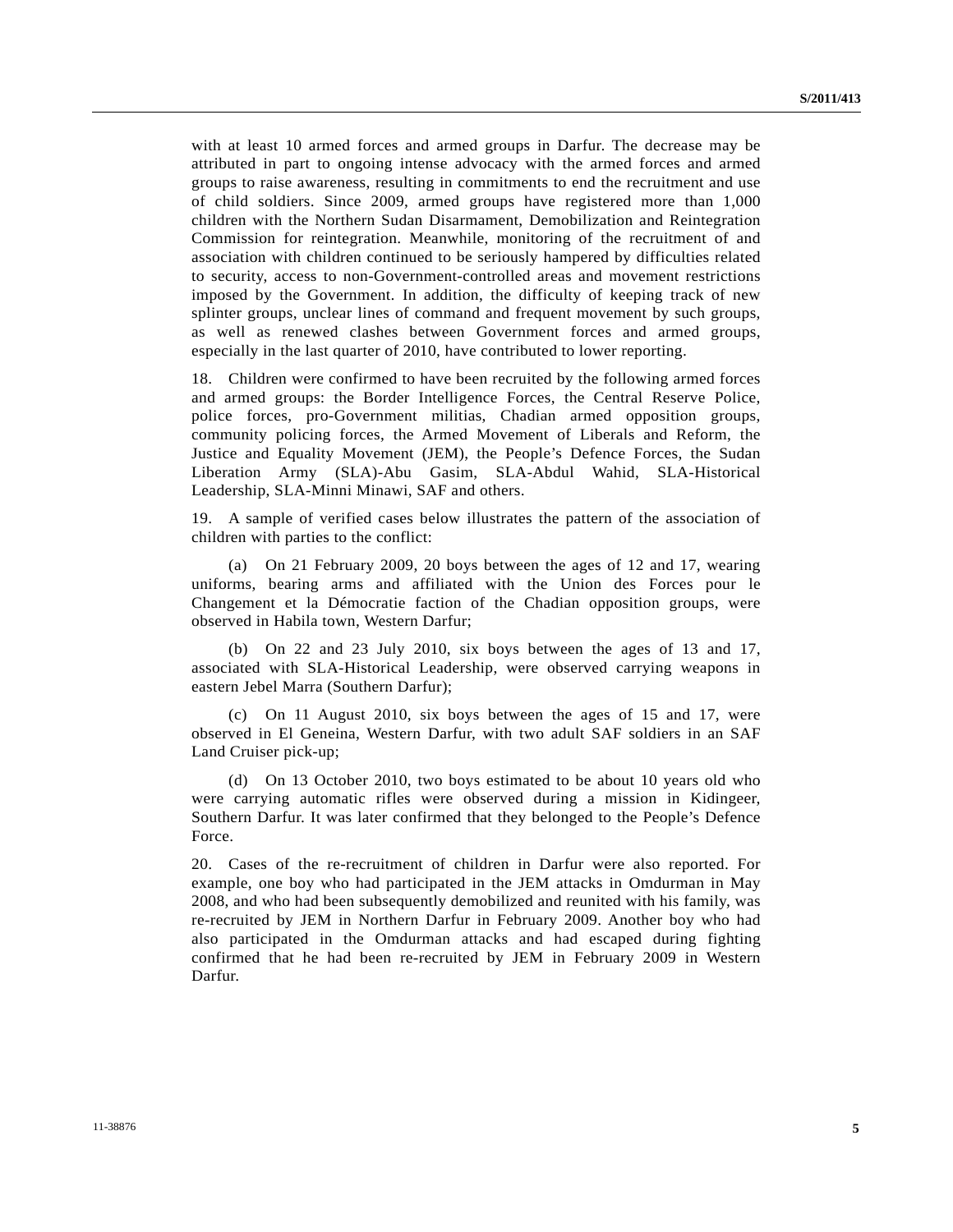### **Release of children associated with armed forces and groups**

#### **Southern Sudan**

21. Of the 328 children verified by the United Nations to be associated with SPLA, 277 boys were released (59 in 2009, 210 in 2010 and 8 in 2011). In Unity State, 89 of these children, associated with SPLA division 4, at Pakur and Buoth in Duar, were released in April 2010. In division 5, Mapel, 50 children were released in July 2010. In November 2010, a total of 26 children were registered and released from Wunyik, and the final group of 8 boys from SPLA division 5, Mapel, were also released, all with the support of the SPLA child protection unit.

#### **Three Areas**

22. Following consistent advocacy efforts by the United Nations, the first demobilization of 88 children from SPLA in Kurmuk, Blue Nile State, was carried out on 14 May 2009. This was followed by the demobilization of an additional 140 children on 30 December 2010, out of an initial list of 220 children shared by SPLA. A further 190 children were demobilized in Kurmuk on 20 April 2011. All children were reunited with their families. SPLA announced that this was the last group of children associated with its forces in Kurmuk.

#### **Darfur**

23. From February 2009 to February 2011, the Northern Sudan Disarmament, Demobilization and Reintegration Commission, with the support of the United Nations, registered 1,041 former child soldiers in Darfur. A verification exercise had thus far resulted in the removal of 97 individuals from this list in Western Darfur, and had confirmed 860 children as eligible for reintegration programmes from the following armed groups: the People's Forces for Rights and Democracy Movement (117 children), JEM-Peace Wing (36 children), SLA-Peace Wing (324 children), SLA-Free Will (173 children) and SLA-Mother Wing (Abu Gasim) (210 children). In addition, in January 2011 SLA-Free Will and SLA-Abu Gasim jointly presented a list of 84 children (44 from SLA-Free Will and 40 from SLA-Mother Wing (Abu Gasim)) in Northern Darfur to the Commission as part of the implementation of their action plans to end the recruitment and use of children in armed conflict.

## **B. Killing and maiming of children**

#### **Southern Sudan**

24. During the reporting period, an upsurge in conflict over land and cattle grazing among Murle, Lou Nuer and Dinka tribes in Jonglei and the Equatorias was of particular concern. During 2009, a number of incidents involving at least 2,500 victims, most of them women and children, occurred in Jonglei State. In one incident on 24 April 2009, 50 children, including 22 girls, some as young as 5, drowned in the Akobo River while attempting to escape the gunfire of armed Murle elements. The attackers fired indiscriminately on the civilian population after blocking escape routes. Separately, on 16 December 2009, in a Nuer cattle camp in Warrap State, assailants said to be from the Dinka tribe looted 313 cattle; the counter-attacks by Nuer tribe members claimed 97 civilian victims, among them three children who were killed and six who were injured.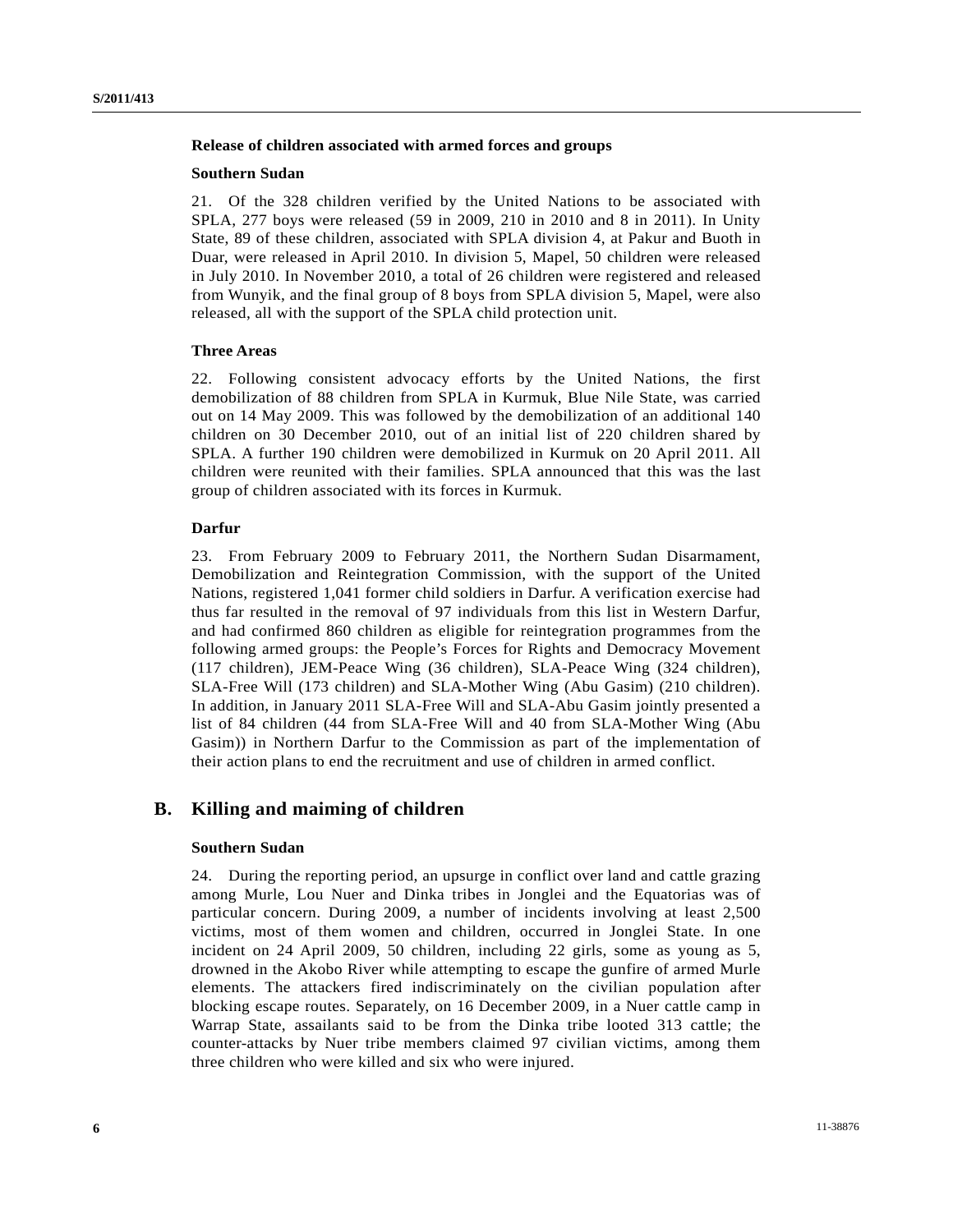25. In February 2009 in Malakal, clashes between the SPLA and SAF elements of the Joint Integrated Unit, triggered by the arrival of Major General Gabriel Tanginya of SAF, resulted in the deaths of 27 civilians, including four children, and the injury of 63 others, including five children.

26. In December 2010, SAF helicopter gunships shelled the area surrounding the Kiir River in Aweil North County, Northern Bahr el Ghazal State. This incident resulted in 22 casualties, including one child. A joint monitoring team comprising representatives of SAF, SPLA and UNMIS found SAF responsible.

27. The community disarmament exercises of SPLA; aimed at collecting weapons from the civilian population, have resulted in the death, physical abuse and ill treatment of children. Verification missions conducted by the United Nations to two cattle camps in Rumbek East County, Lakes State, revealed that SPLA had surrounded the camps on the nights of 17 and 19 October and severely beaten youths with whips, ropes and canes in order to force them to give up their arms. In one of the camps, approximately 250 children between the ages of 10 and 17 were separated and intimidated, and some were beaten to compel them to disclose information. Separately, three girls aged 5 to 15 were killed by SPLA soldiers during disarmament exercises in Panyijar County, Unity State. Forced disarmament was confirmed in four cattle camps.

28. LRA attacks during the reporting period resulted in the confirmed killing of 47 children and wounding of 26 children. For example, in October 2009 two boys abducted by LRA were killed and their bodies found in Gangura Payam, Western Equatoria State. In April 2010, three children were severely maimed by LRA as a result of an attack in Bazande village, Western Equatoria State. Two of the three children later died from their injuries. In December 2010, a 17-year-old Sudanese girl and her 2-year-old son escaped from LRA in the Central African Republic during crossfire between LRA and the Uganda People's Defence Forces (UPDF). She suffered serious injury and later died. Her son survived the attack.

#### **Three Areas**

29. In Southern Kordofan, children were killed as a result of a long-standing conflict between the Ajang Nuba tribe in Abu Junuk and the Misseriya tribe in neighbouring Al Sonut over land ownership and access to water. In an incident on 20 May 2009, a group of some 400 armed Ajang Nuba men attacked a group of Misseriya boys and men from Al Sonut who had brought their cattle to water at Dabut Beni Said. It was alleged that the Ajang Nuba attackers included both civilians and SPLA elements who were on leave. According to information provided by State authorities, 20 of the 25 Misseriya killed were boys between the ages of 12 and 17. In Abyei, seven children suffered injuries in separate incidents after handling unexploded ordnance.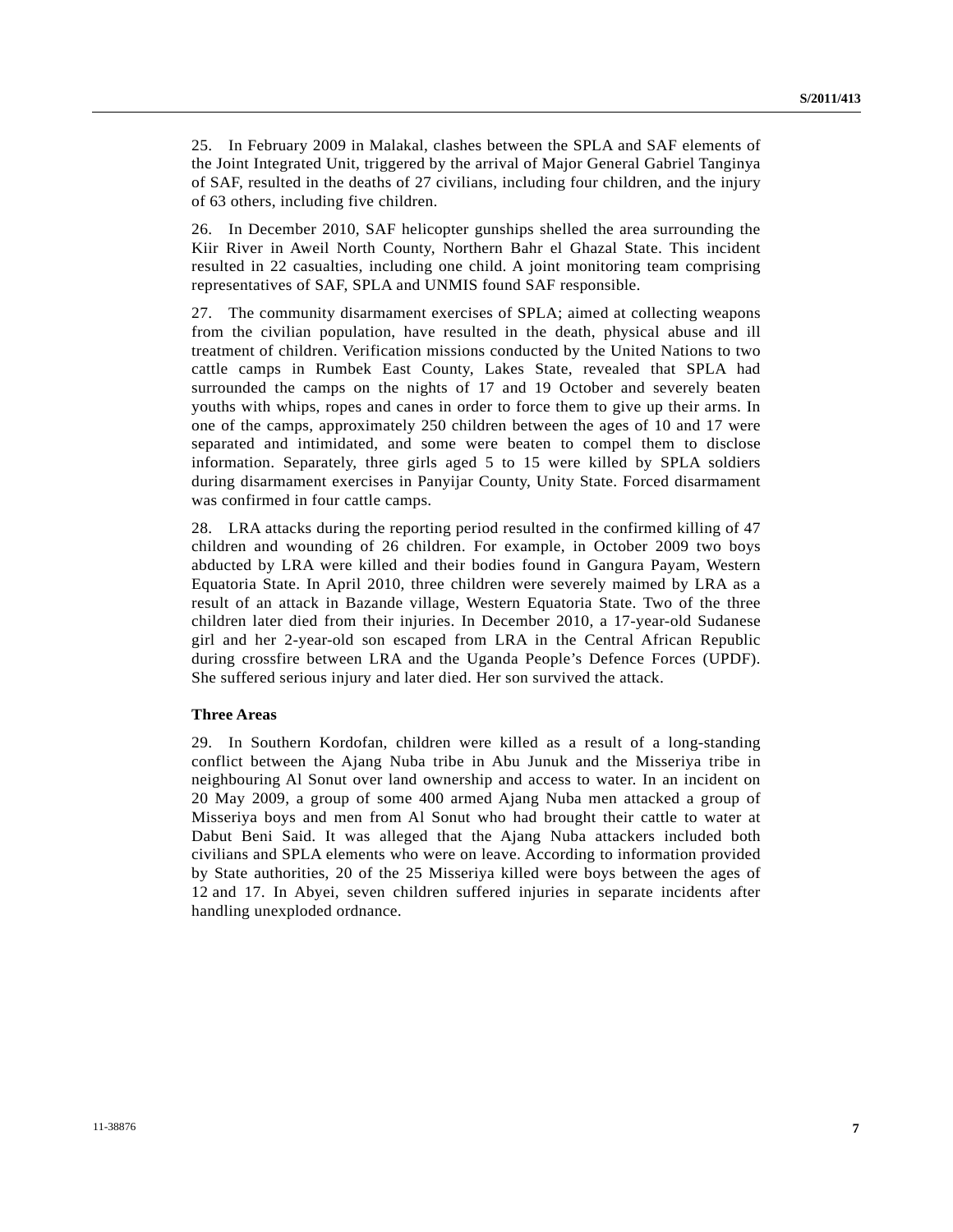#### **Darfur**

30. During the reporting period, 27 children were killed and 36 others maimed in Darfur; however, the exact number of child casualties resulting from Government aerial attacks, ground fighting between armed groups or ethnic clashes is unknown, owing to security restrictions and limited access to affected areas, as well as the displacement of population. Although most cases were attributed to pro-Government militias and Government forces, actual responsibility remains difficult to establish.

31. Although the number of mine and unexploded-ordnance casualties in Northern Sudan increased significantly from 60 in 2009 to 118 as of October 2010, there was a decrease in the number of child victims. In 2009, 12 children were killed and 26 maimed in Darfur in a total of 48 incidents related to unexploded ordnance while in 2010 6 children were killed and 14 maimed in a total of 32 incidents. All victims were boys.

## **C. Rape and other sexual violence against children**

## **Southern Sudan**

32. A development of concern is the apparent increase in the number of reported cases of sexual violence against and rape of girls by SPLA. Twenty-seven girls were sexually harassed or abused by SPLA in separate incidents, mainly in the Great Upper Nile region during operations against renegade SPLA elements. Between 28 February and 3 March 2010, 10 girls were sexually assaulted and/or raped by SPLA soldiers during armed clashes between SPLA and communities in Palal and Tonj in Warrap State.

33. Twelve abductee girls who had been separated from LRA through UPDF-SPLA military operations in Western Equatoria State in 2009 returned either pregnant or with babies born during their captivity. In 2010, two abductee girls, aged 13 and 15, who had escaped LRA reported that they had been raped by LRA fighters in Ezo, Western Equatoria State, when their village was attacked.

#### **Three Areas**

34. In Blue Nile State, two young women and a 17-year-old girl were attacked and allegedly raped by three uniformed and armed SPLA soldiers in December 2009. The 17-year-old victim was abducted, and her whereabouts are unknown. Subsequently, one of the soldiers was captured by community members, beaten and taken to the police. No official complaint was filed concerning the rape or the abduction. Local community leaders tried to resolve their concerns directly with SPLA commanders, but SPLA took no disciplinary action against the soldier.

35. Monitoring cases of sexual violence in Southern Kordofan, Abyei and Blue Nile States remains a challenge as the majority of violations are often not reported to law enforcement or judicial authorities. However, according to the Commissioner of El Buram locality in Southern Kordofan State, local communities are increasingly bringing to their attention cases of sexual violence against and harassment of women and young girls by Sudanese Armed Forces soldiers; the United Nations has not been able to verify this information to date.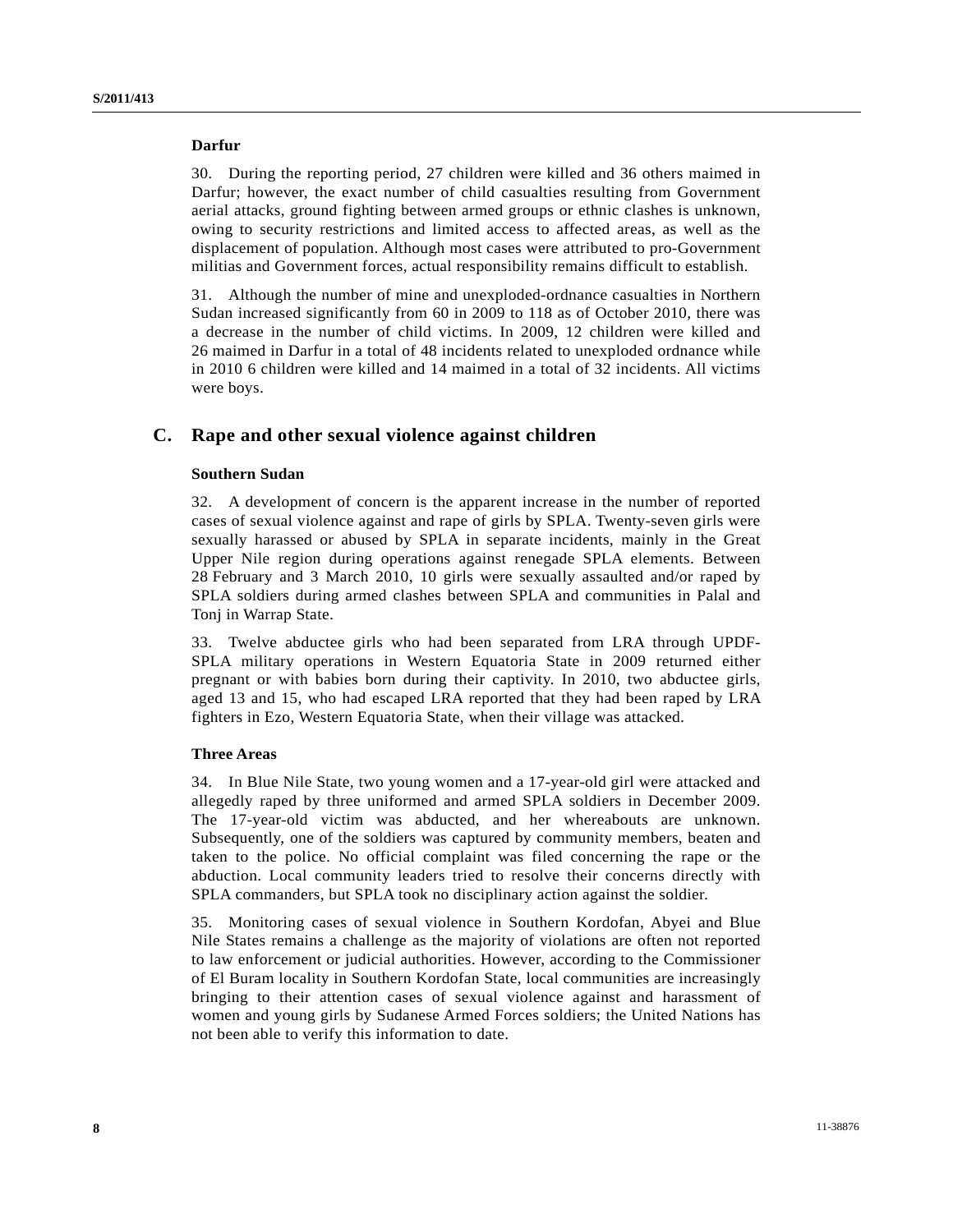### **Darfur**

36. During the reporting period, 52 allegations of sexual violence were received by the United Nations, of which 49 cases were verified and reported to the Sudanese police. Despite frequent allegations, the monitoring and reporting of the rape of and sexual violence against children remain a challenge, and there continues to be underreporting owing to fear of retribution and stigmatization. Rape cases that are documented are often allegedly committed by men in uniform and attributed to military and police personnel, factions of armed groups and militia members. Victims and witnesses, however, often provide little information about the identity of the alleged perpetrators, and uniforms alone do not always reliably substantiate affiliation.

37. The cases reported in 2010 include:

 (a) A 5-year-old girl allegedly raped on 23 March 2010 by a soldier of the Central Reserve Police in El Fasher, Northern Darfur. Judicial proceedings were initiated with the support of the United Nations, and follow-up with the victim was undertaken by the Ministry of Social Affairs. The El Fasher court released the alleged perpetrator owing to a lack of sufficient proof associating the accused with the incident, and the case was closed;

 (b) A 15-year-old girl allegedly raped at gunpoint on 2 December 2010 near a camp for internally displaced persons in Northern Darfur by an SLA-Minni Minawi soldier while two other soldiers restrained her. One of the alleged perpetrators was later arrested and the case referred to the family and child protection unit of the Sudanese police. At the time of reporting, an investigation was ongoing.

38. In areas under the control or influence of armed groups, the lack of capacity of the Sudanese police to investigate cases of sexual violence constitutes a significant challenge. Limited expertise and equipment and the absence of female police officers in some police stations also hamper efforts to assist victims. While some victims receive basic post-rape care, psychosocial support or counselling services are still not provided or not available in most areas.

# **D. Abduction of children**

## **Southern Sudan**

39. During the reporting period, the United Nations verified the abduction of 103 boys and 40 girls in Southern Sudan. Unverified information concerning some 340 child abductions was also received. These cases of child abduction continued to occur in the context of cattle-raiding between and within ethnic communities in Jonglei and the Equatorias; many of the abductions were believed to have been carried out by the Murle tribe, which has not been disarmed by SPLA. However, the identity of perpetrators is difficult to ascertain, and abductions are not exclusive to the Murle. There has been minimal progress in securing the release of these children, which has been increasingly linked to the outcome of political negotiations between the groups.

40. In 2009, 107 children, including 43 girls, were abducted by LRA. In addition, 177 children were reportedly missing following LRA attacks on States of Greater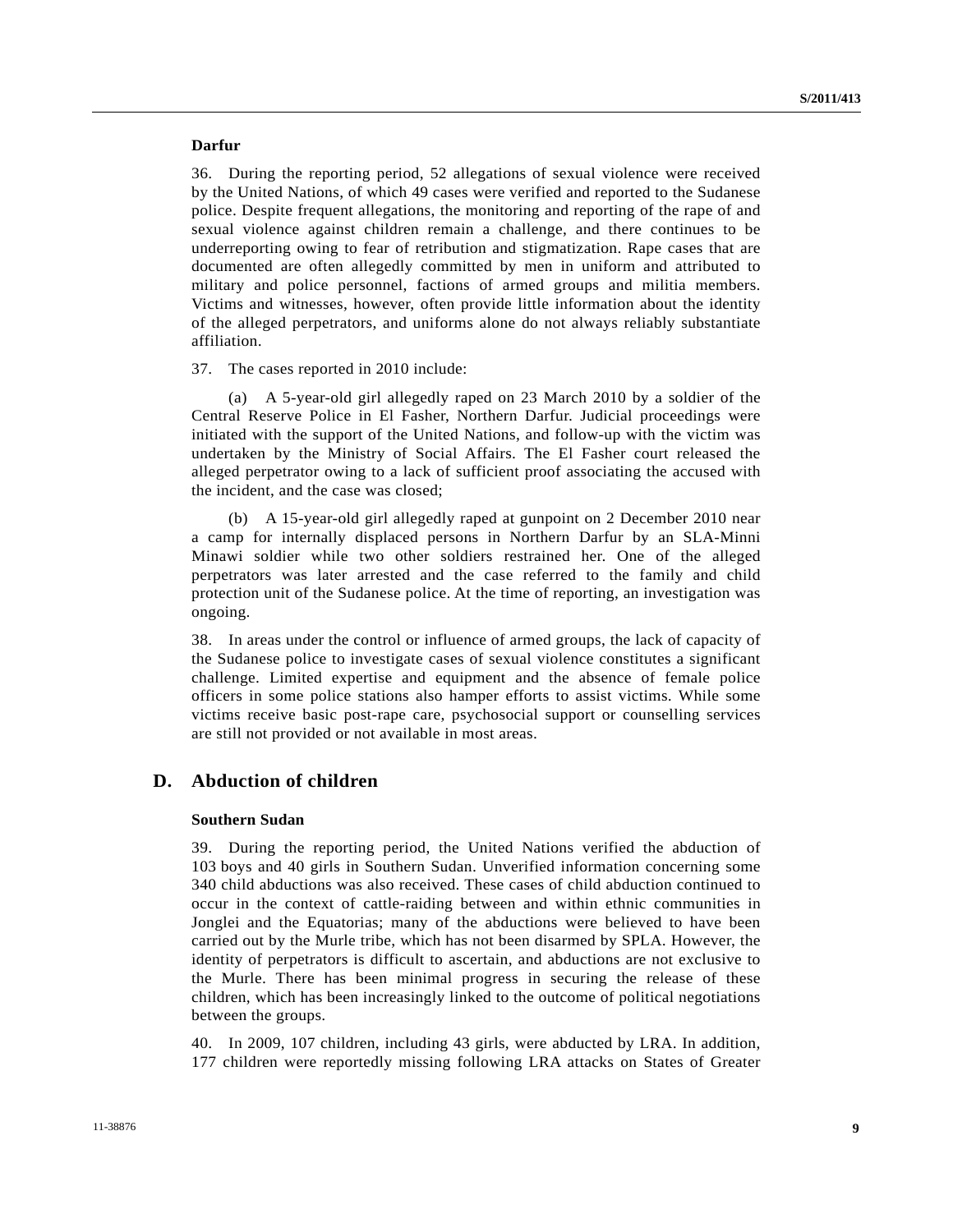Equatoria. In 2010, 54 children, including 15 girls, were abducted by LRA. To date in 2011, the LRA has reportedly abducted eight children; five of these abductions (of three boys and two girls) have been confirmed.

#### **Release of abducted children in Southern Sudan**

41. In one case in April 2009, 26 children between the ages of 2 and 10 were abducted by the Murle tribe in Jonglei State. Among the group were nine children from the Anyuak tribe in Gambella, Ethiopia. These children were rescued by the Southern Sudan Police Service and repatriated to Gambella, but they were forcibly abducted again by cattle raiders roaming the border between Southern Sudan and Ethiopia. Separately, five Murle children who had been abducted by the Lou Nuer of Akobo late in 2009 were released on January 2010, and were reunited with their families in Pibor County, Jonglei State.

42. Following a peace conference between the Anyuak and Murle communities in Pochalla County, Jonglei State, early in 2009, it was agreed that both communities would return all abducted children. With the support of the Southern Sudan Police Service, a search campaign for abducted children was organized in July 2009 in Pibor County; eight boys and four girls between the ages of 2 and 10 were rescued. The search also led to the arrest and detention of nine suspected abductors, who were tried by the Government of Southern Sudan Ministry of Legal Affairs and found guilty.

43. From January 2009 to February 2011, 187 children were released from LRA, many as a result of UPDF-SPLA operations. This included 124 Sudanese (46 girls and 78 boys), 55 Congolese (27 girls and 28 boys), 6 Ugandans (4 boys and 1 girl) and 2 children from the Central African Republic. One Sudanese girl died during a military operation. Two Sudanese girls, 11 Congolese girls and 5 Congolese boys have been reunited with their families; the remaining children await reunification. Twelve Sudanese children were also released through UPDF operations in the Central African Republic and the Democratic Republic of the Congo, and were repatriated by the International Committee of the Red Cross and the Office of the United Nations High Commissioner for Refugees.

44. Interviews with 31 boys and 15 girls who had escaped from LRA revealed that boys were generally used as porters and sometimes as spies. Many had allegedly been promised military training if they would remain with LRA. Girls were often used for domestic tasks and as sex slaves by LRA combatants.

#### **Darfur**

45. Within the three States of Darfur, allegations of the abduction of children have declined substantially, with fewer cases documented during the reporting period. However, there have been allegations of the cross-border forced recruitment of children by armed groups, including Chadian armed opposition groups and JEM, and by unidentified armed men crossing into Chad and Darfur. The United Nations has also documented recent cases of abduction in non-border regions of Darfur, including that of a girl in Northern Darfur and of three boys in Southern Darfur.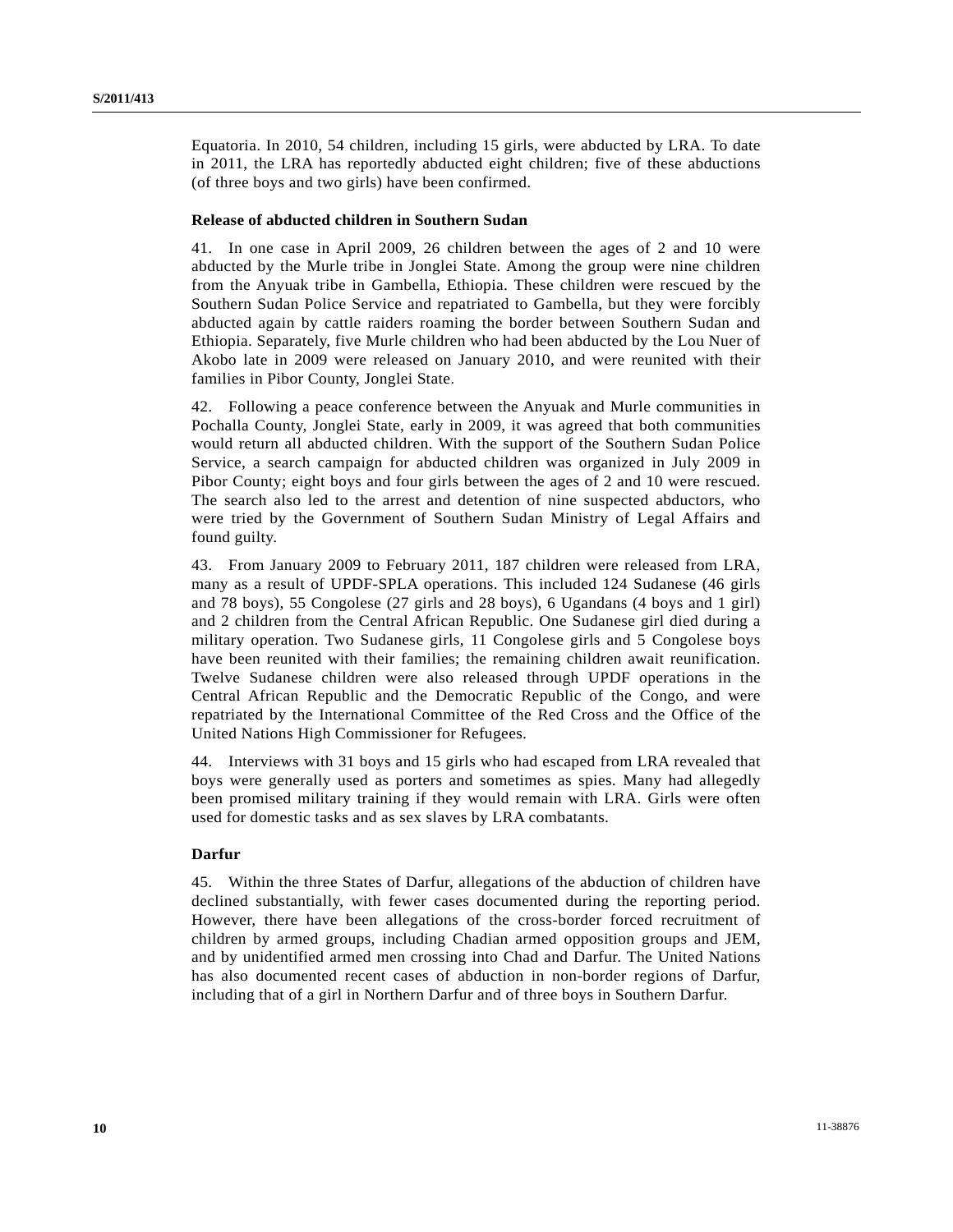## **E. Denial of humanitarian access**

## **Southern Sudan**

46. Humanitarian actors had largely unrestricted access throughout the reporting period, with the exception of a few isolated incidents. However, access in Western Equatoria State was reduced owing to the prevailing insecurity related to repeated attacks by LRA.

47. The situation in Northern Bahr el Ghazal became increasingly unstable during the reporting period, and access for humanitarian actors was accordingly limited. The Office for the Coordination of Humanitarian Affairs also reported limited access in parts of Jonglei State, especially Pibor and Khorfulus counties, as well as in Fashoda and Sobot in Upper Nile State, and in parts of Unity State.

#### **Three Areas**

48. Access to the northern part of the former western Kordofan continued to be difficult for UNMIS owing to restrictions by SAF and the National Intelligence and Security Service, which claimed that it was outside the ceasefire zone and therefore outside the Mission's mandate. In Abyei, following the ruling of the Permanent Court of Arbitration, there was little improvement in the provision of basic services in the northern part of the Area. This situation, combined with growing tension in Misseriya seasonal settlements, has hampered the delivery of assistance and access to children. Road transport south to Abyei from the north has also been subject to increased blockades and looting and to multiple checkpoints.

## **Darfur**

49. Gaining access to many areas across Darfur remained difficult or impossible for humanitarian actors. Fighting early in 2010 between armed groups and Government forces in Jebel Marra contributed to the displacement of some 100,000 civilians, including children, and led to the suspension of humanitarian activities in February 2010, although partial access was allowed in August and September 2010.

50. The expulsion of 13 international non-governmental organizations and 3 local non-governmental organizations by the Government in 2009 had a significant impact on the delivery of essential humanitarian assistance for children, especially in remote areas of Darfur. Issues relating to access and security in Darfur have been discussed at monthly meetings of the High-level Committee co-chaired by the United Nations Humanitarian Coordinator and the Minister of Humanitarian Affairs.

51. Meanwhile, on 18 March 2011, the African Union-United Nations Joint Special Representative for Darfur was granted access to the area of Jebel Marra, accompanied by a team including UNICEF. The Special Representative visited the localities of Jawa and Fanga Suk, and appealed to the parties to the conflict to end the fighting and allow safe and free access for aid agencies and other humanitarian actors.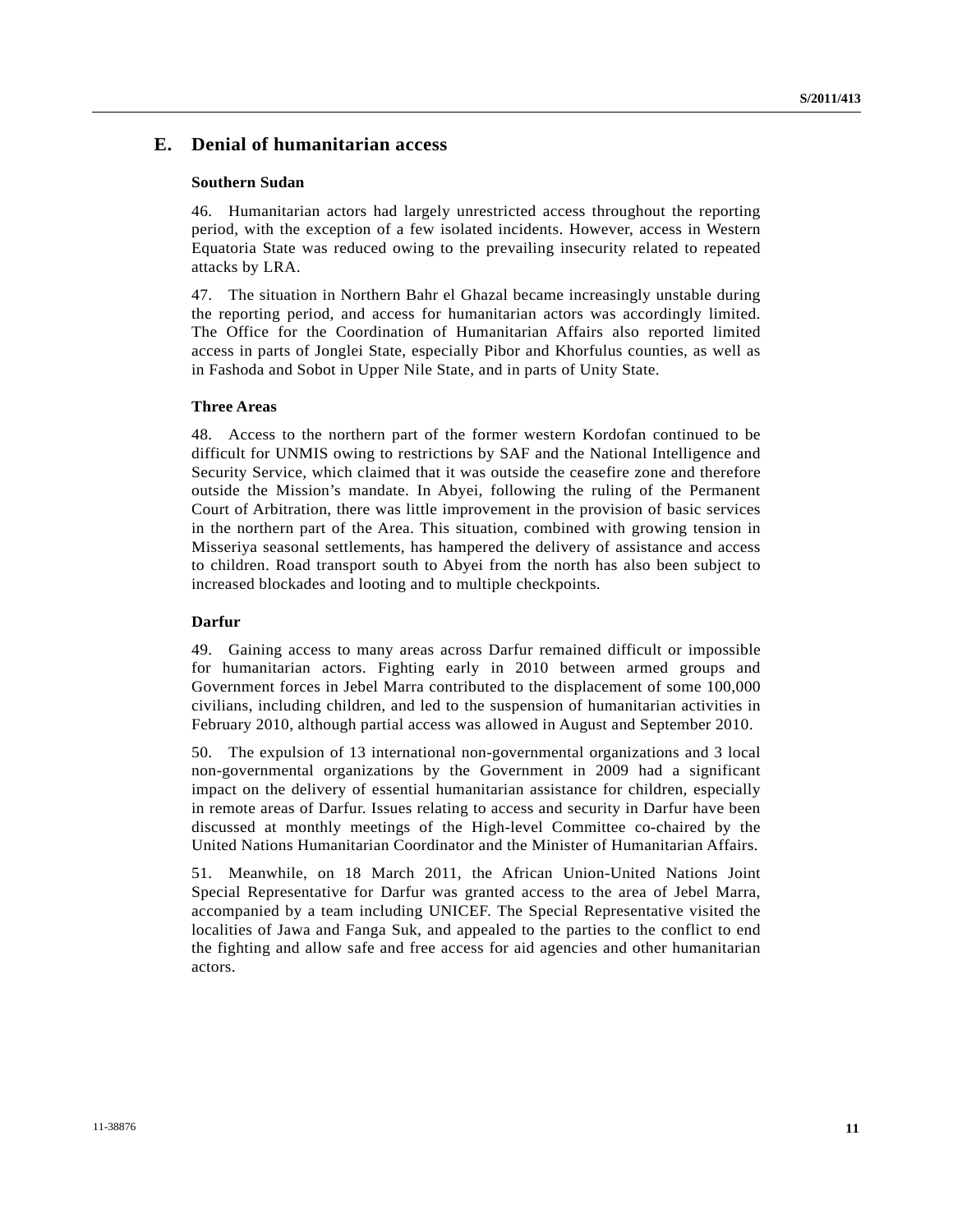## **F. Attacks against schools and hospitals**

### **Southern Sudan**

52. Some examples of attacks against schools and hospitals include:

 (a) On 28 December 2009, a 16-year-old male student was shot and killed when the Government of Southern Sudan anti-riot police fired inside a school in Central Equatoria State on protesters demonstrating against the non-payment of teachers;

 (b) On 2 March 2010, SPLA reinforcements were sent to a site of ongoing fighting between SPLA and young cattle-keepers in Toc, Tonj East County, Warrap State. This engagement resulted in the destruction of infrastructure, including four schools and one health centre. Schools were set on fire in Palal, Paquet and Akier in Warrap State, which destroyed the buildings and school supplies;

 (c) In October 2010, SPLA occupied Wunalem and Alem basic schools in Jonglei State during fighting that had erupted between SPLA and a renegade commander. Despite United Nations advocacy, the two schools were still being occupied by SPLA forces;

 (d) On 16 May 2010, LRA attacked a health centre in Nabaaria village, Tambura, Western Equatoria State, and looted medicine.

#### **Three Areas**

53. In Southern Kordofan, it was confirmed that on 24 December 2010 SAF had occupied two primary schools, one health centre and one medical guesthouse in Toroji village. In El Buram town, Southern Kordofan, SAF continued to occupy one primary school and to maintain a permanent security presence, despite the fact that pupils were attending class in the vicinity. During clashes in Abyei late in February 2011, two schools in the vicinity of fighting were destroyed, although the perpetrators were not identified.

#### **Darfur**

54. Sixteen incidents of attacks on schools and hospitals were recorded during the reporting period. Examples include:

 (a) On 20 October 2009, the United Nations confirmed the burning of a clinic during an SAF attack on Mawo village, Northern Darfur State, an area with a suspected SLA-Abdul Wahid presence;

 (b) On 7 June, 23 July and 9 August 2010, respectively, two clinics and Alsalam Basic School H, all located in Kalma camp for internally displaced persons (Southern Darfur), were burned by unknown perpetrators. These incidents occurred in the context of violence in the camp following a political disagreement between SLA-Abdul Wahid factions regarding accession to the Darfur Peace Agreement, and subsequent interventions by the Government of the Sudan within the camp;

 (c) On 2 September 2010, four children died during an attack by militias on a school in Tawila, Northern Darfur, where they had sought refuge.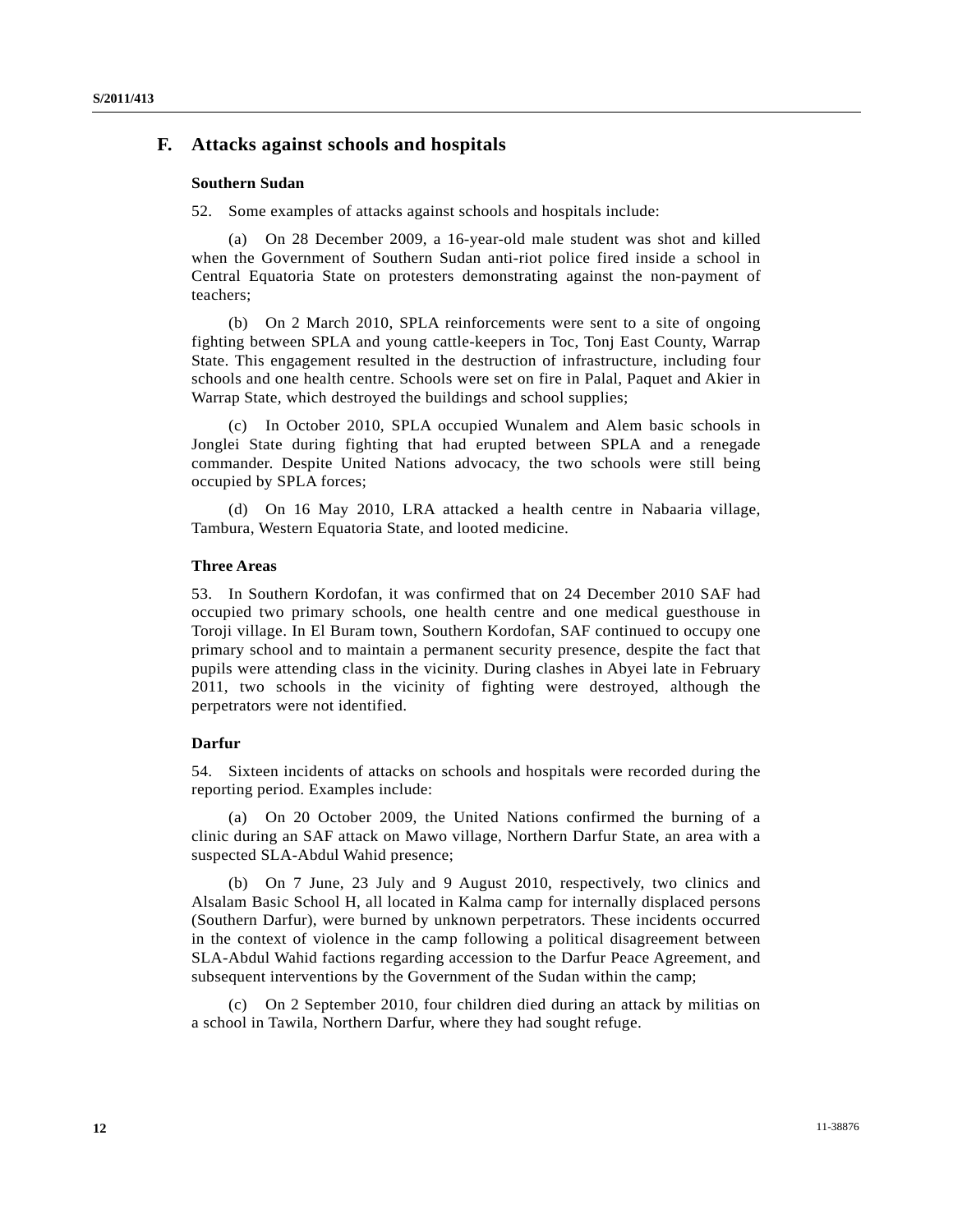# **IV. Follow-up to the conclusions of the Security Council Working Group on Children and Armed Conflict and recommendations of the Secretary-General**

# **A. Monitoring and reporting of violations against children in the Sudan**

55. The United Nations-Government Coordination Mechanism for Children and Armed Conflict in the Sudan was established in 2008 to initiate dialogue and address the recommendations contained in the reports of the Secretary-General on children and armed conflict in the Sudan. Although this forum did not formally meet during 2010 owing to logistical reasons and the elections, which delayed the appointment of key Government counterparts, informal exchanges between the Government and the United Nations country task force for the monitoring and reporting of grave violations against children continued throughout 2010, and it is expected that formal meetings will take place in 2011.

# **B. Dialogue and action plans with parties to the conflict**

## **Southern Sudan**

56. On 20 November 2009, my Special Representative for Children and Armed Conflict witnessed the signing of the action plan by SPLA to end the recruitment and use of child soldiers. The action plan articulates modalities for the verification and release of children associated with SPLA, as well as awareness-raising and capacity-building activities. While the action plan lapsed on 20 November 2010, in February 2011 SPLA agreed to continue verification activities with the United Nations and the Southern Sudan Disarmament, Demobilization and Reintegration Commission, pending an official extension of the plan.

57. On 8 December 2009, as part of the action plan, SPLA issued an executive directive requesting all units to release children within their ranks by 1 January 2010 and imposing disciplinary measures for non-compliance. To date, 277 children have been released, and 43 others have been identified and verified and await registration and demobilization in 2011. Shortly after the signing of the action plan, SPLA child protection units were created. The units have been established in all 10 divisions of SPLA. As of February 2011, 1,045 SPLA soldiers have been trained by the units. In addition, awareness-raising sessions on child rights have been conducted for 13,000 SPLA soldiers by the United Nations, the units and the Southern Sudan Disarmament, Demobilization and Reintegration Commission.

58. In August 2010, a team comprising the SPLA child protection units, the Southern Sudan Disarmament, Demobilization and Reintegration Commission, UNMIS, UNICEF and Save the Children in Southern Sudan developed a code of conduct for SPLA, incorporating information on the six grave violations and serving as a guiding tool for child protection.

59. Challenges faced in the implementation of the action plan include lack of access due to, inter alia, insecurity in Jonglei, Unity, Upper Nile and Western Bahr el Ghazal States and lack of cooperation on the part of some SPLA commanders who have both blocked access for northern Sudanese representatives of the Joint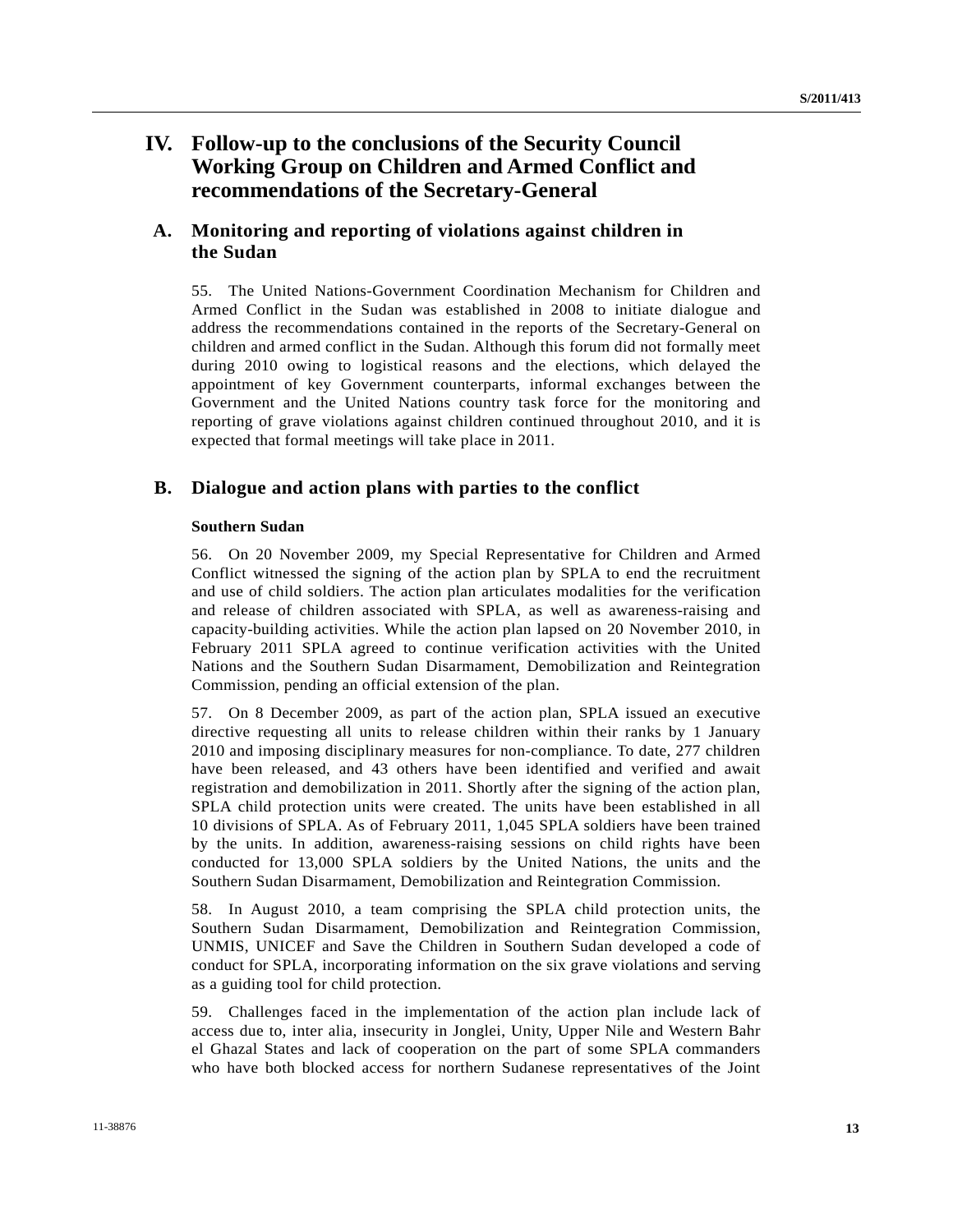Disarmament, Demobilization and Reintegration Commission office and denied the presence of children in their ranks. Following advocacy by UNMIS, SPLA committed to cooperating with the United Nations, including in particular in the Three Areas. It was jointly agreed that action plan assessments would begin in the Three Areas at the end of January 2011.

60. Key aspects of the action plan remain to be implemented. For example, the executive directive on the demobilization and release of all children did not reach tactical-level units of SPLA. In addition, penalties for those who still recruit and use children remain to be created, published and distributed.

## **Darfur**

61. While SAF does not have a policy of recruiting children, the task force has expressed concern over the continued association of children with the armed force. On 23 May 2010 in Khartoum, the task force met with senior SAF officers to discuss the preparation of an action plan to end the association of children with SAF. This action plan will also apply to its proxy groups.

62. In a follow-up meeting held on 21 October 2010, Ministry of Defence officials agreed to work towards an action plan. At the meeting, the officials also agreed to consider criteria that would be included in an action plan, including the facilitation of access for the United Nations to SAF military camps to verify the presence of children. In addition, they requested that any sightings of child soldiers be brought to the attention of SAF leadership for immediate action.

63. On the basis of a memorandum of understanding signed between SAF and UNICEF in December 2008, a child rights unit was established within SAF to sensitize and train its officers on national and international standards relating to child rights and child protection. In 2009 and 2010, the unit sensitized and trained more than 665 SAF officers in Khartoum and Darfur.

64. The United Nations has also successfully negotiated action plans with three of the armed groups that signed the Darfur Peace Agreement. In April 2010, SLA-Mother Wing (Abu Gasim) issued a command order prohibiting its fighters from recruiting and using child soldiers, and subsequently submitted an action plan to the United Nations, in which it committed to ending the recruitment and use of child soldiers, taking measures to prevent the recruitment and re-recruitment of children, and allowing access for the United Nations team to carry out monitoring and verification.

65. SLA-Free Will signed an action plan in June 2010. Since then, it has submitted progress reports to the African Union-United Nations Hybrid Operation in Darfur (UNAMID) on the implementation of the plan, indicating that a command order has been disseminated, training undertaken and 40 released children registered by the Northern Sudan Disarmament, Demobilization and Reintegration Commission.

66. On 22 December 2010, JEM-Peace Wing submitted an action plan to the United Nations, to be implemented in El Geneina and Zalengi, Western Darfur. In April 2011, JEM-Peace Wing identified and submitted to the United Nations a list of 65 former child soldiers identified in three localities in Western Darfur (Um Dukhun, Baida and Mugurni). The list has been submitted to the Northern Sudan Disarmament, Demobilization and Reintegration Commission for registration.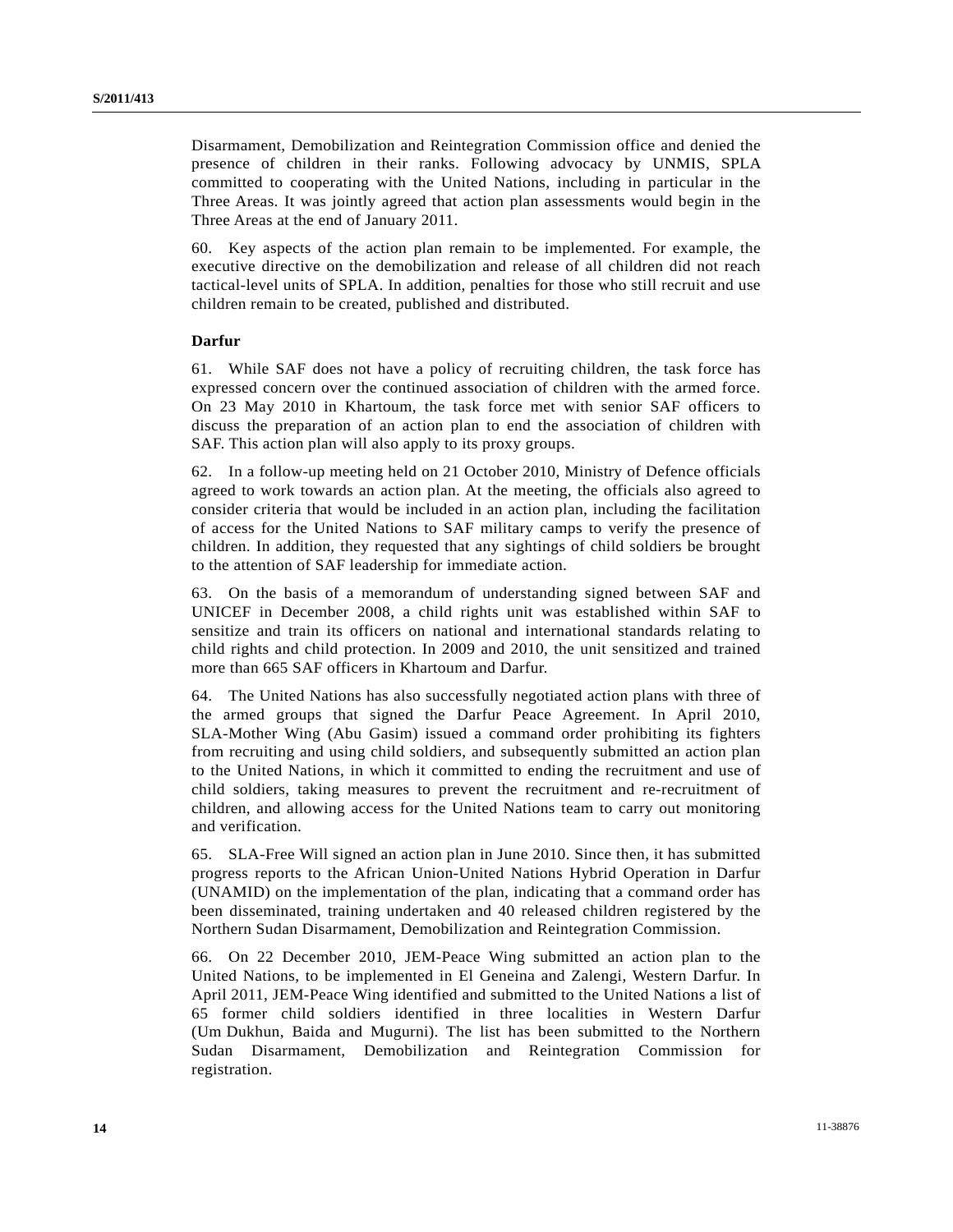67. The United Nations has also made some progress in dialogue with other opposition armed groups. A memorandum of understanding was signed between JEM and the United Nations on 21 July 2010, as a first step towards the signing of an action plan. The memorandum was aimed at establishing an understanding of the basic principles of child rights enshrined in national and international laws, and outlining specific conditions for unhindered access to verify compliance with such laws. However, the departure of JEM from many parts of Darfur and their dispersal as a result of renewed clashes with Government forces have contributed to delays in implementing the memorandum.

68. On 23 December 2010, UNAMID and UNICEF visited Gur Lumbung (Golum Bay) in Jebel Marra, Southern Darfur, a stronghold of SLA-Abdul Wahid, to discuss the recruitment and use of child soldiers. The armed group confirmed that, while it did not actively recruit children, they might be associated with it. SLA-Abdul Wahid commanders pledged their full commitment to continuing dialogue with the United Nations and agreed to consider the establishment of an action plan.

69. In September 2010, the Nyala Special Court tried 11 suspects allegedly affiliated with JEM and accused of having attacked a convoy of the Government of the Sudan in Sanyi Afundu, Southern Darfur. Five of the defendants declared their ages to be between 15 and 17. However, the Court recognized the childhood age of only one (age 16), following the opinion of Sudanese medical authorities, and sentenced him to "reform measures for juvenile delinquents" under article 69 of the 2010 Child Act. The same medical authorities opposed the age declarations of the remaining four and certified their ages to be between 18 and 21. Subsequently, the judge sentenced all four to death by hanging, together with five other adult defendants. The Government of the Sudan has reaffirmed that all necessary legal remedies will be offered to the accused. The United Nations has appealed to the Government to stay the execution of the death sentence, review the cases and take all measures necessary to protect alleged child soldiers from capital punishment in accordance with national and applicable international law; JEM should meanwhile halt its practice of recruiting and using children and of placing them at risk.

70. The last execution of a minor in Nyala took place in May 2009. In November 2009, the Minister of Justice of the Government of the Sudan promised my Special Representative for Children and Armed Conflict that children would no longer be sentenced to death in the Sudan.

# **V. Advocacy and protection response**

#### **Southern Sudan**

71. UNICEF supported the reintegration of 569 children formerly associated with SPLA (123 were released in 2007-2008, 59 in 2009, 210 in 2010 and 8 in 2011). The rest were children released by SPLA outside the formal disarmament, demobilization and reintegration process.

72. While the Ministry of Social Development has been implementing, with UNICEF support, repatriation and reintegration activities for children abducted by LRA, the scope of such activities remained limited owing to insufficient funding. Nevertheless, in January 2011 UNICEF signed two project agreements with non-governmental organizations to provide reintegration and protection assistance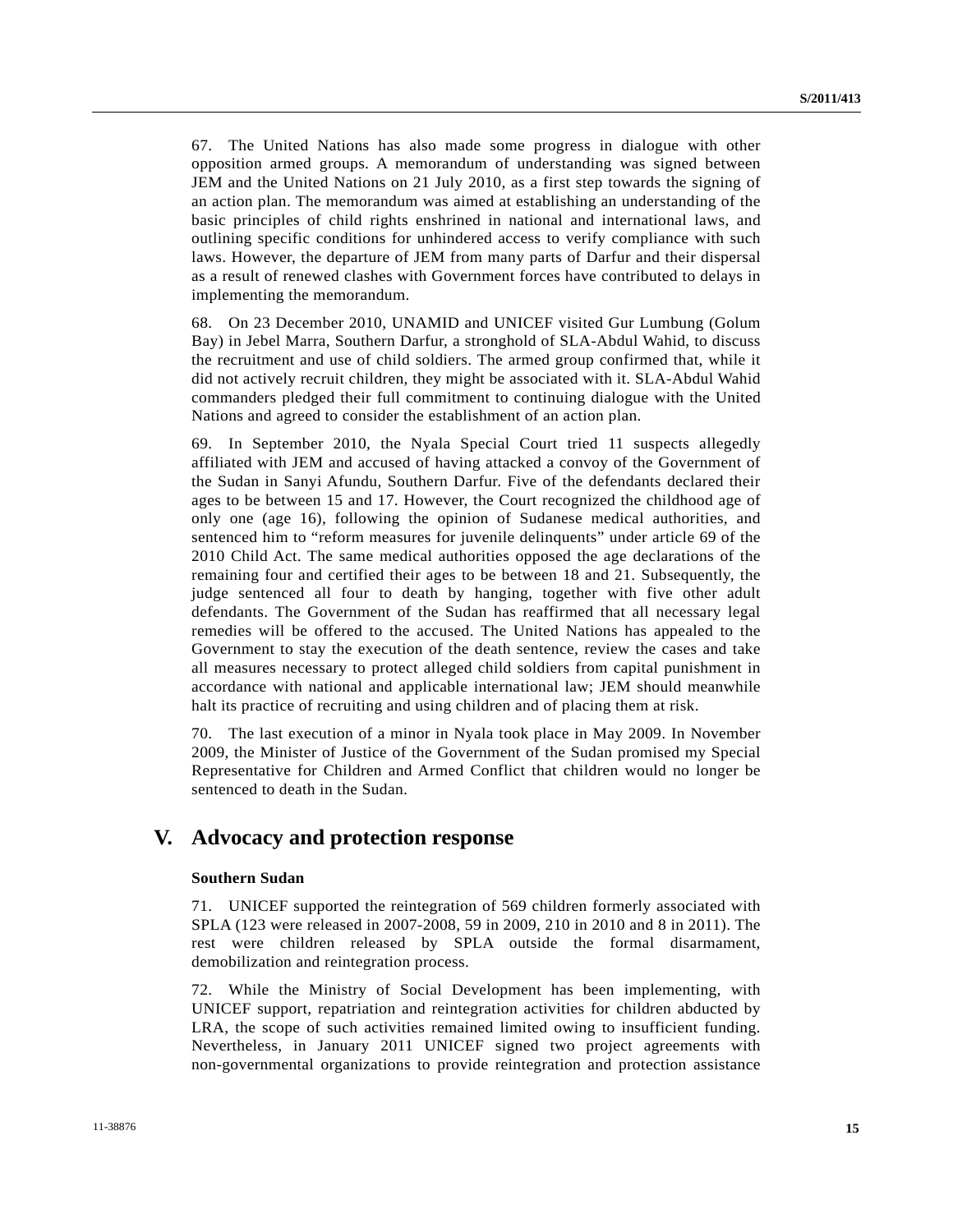to children released from LRA captivity in Western Equatoria State and areas of Central Equatoria State.

#### **Three Areas**

73. In Southern Kordofan, activities related to the disarmament, demobilization and reintegration of children were delayed by the expulsion of international non-governmental organizations. Follow-up by the social welfare system of the Government of Southern Sudan was reinitiated in 2010. A database on disarmament, demobilization and reintegration was set up, and 94 social workers and 41 police were trained by UNICEF on child protection, with 21 social workers trained on disarmament, demobilization and reintegration case management.

74. In Abyei, a social welfare system has been developed since early 2008, with the support of UNICEF, to respond to the needs of and protect vulnerable children, including children affected by armed conflict. Forty police officers, as well as traditional courts and social workers, were trained on child protection in 2010. Vocational training activities were provided for some 400 vulnerable children, including children formerly associated with armed forces or groups.

#### **Darfur**

75. In March 2009, following an agreement between the Northern Sudan Disarmament, Demobilization and Reintegration Commission and the Transitional Darfur Regional Authority on an operational plan for the disarmament, demobilization and reintegration of children in Darfur, the six armed groups that had signed the Darfur Peace Agreement submitted the names of nearly 2,000 children for participation in the Darfur programme.

76. Alongside reintegration efforts, the prevention of recruitment remained a priority. Advocacy has been conducted with armed forces and groups and with communities to raise awareness on child rights and to empower families and communities to protect their children from recruitment. A wider child protection awareness campaign is being rolled out by UNICEF and the National Council for Child Welfare; in 2010 for example, 10 million people were reached through the positive messaging multimedia campaign "Saleema" in the Sudan.

77. In order to strengthen responses to sexual violence in Darfur, UNAMID police created a special unit on rape to support the efforts of the Sudanese police family and child protection units which are operational in the three Darfur State capitals. In addition, UNAMID military and police personnel have continued their patrols, including around camps for internally displaced persons and in remote areas, to provide protection to women and children and to mitigate the risk of exposure to attacks.

# **VI. Measures undertaken by national authorities to address grave violations**

78. On 9 April 2009, the Government of Southern Sudan adopted the Child Act of Southern Sudan. The Act criminalizes the six grave violations against children identified in my 2005 report on children and armed conflict (S/2005/72), increases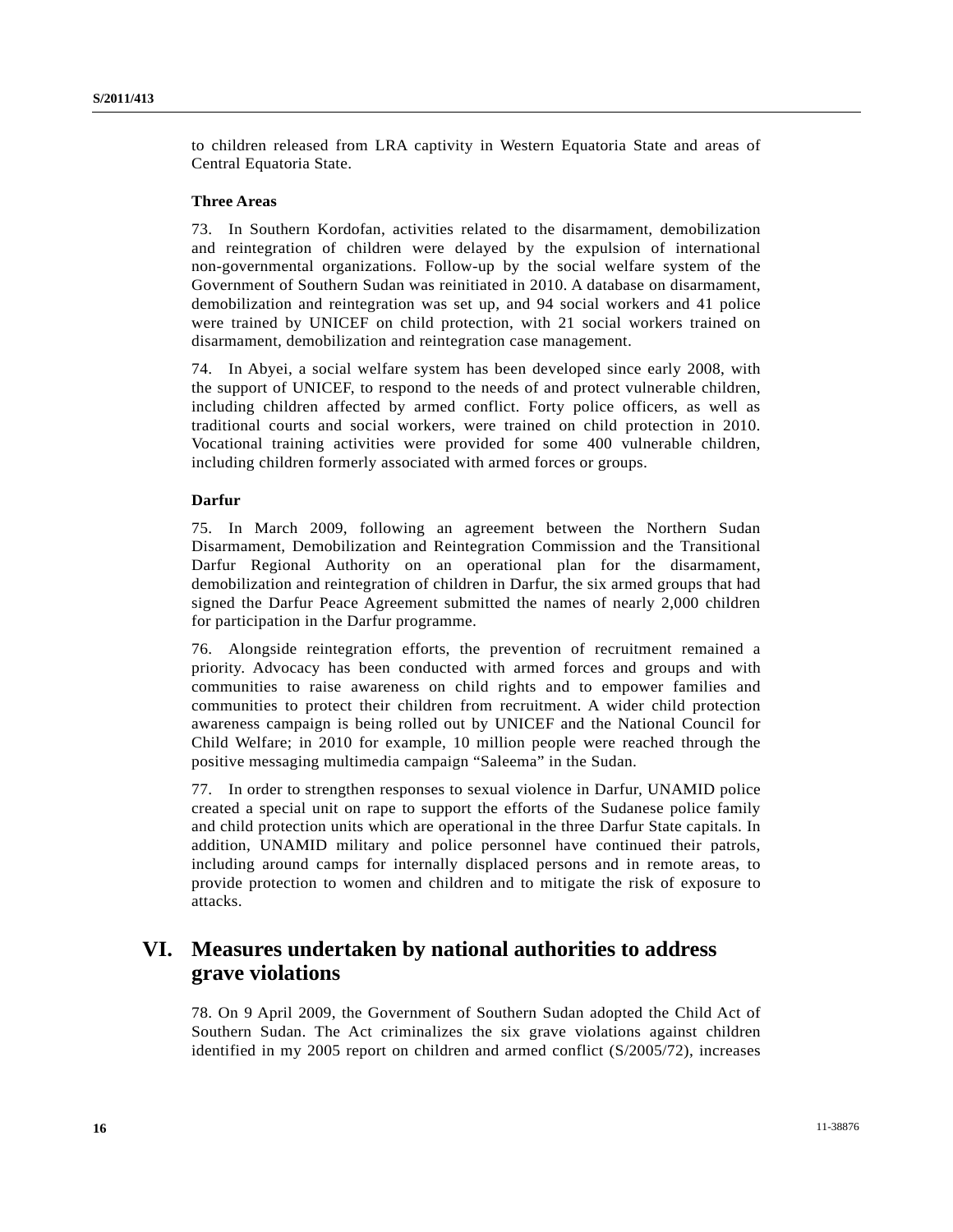the age of criminal responsibility from 10 to 12 years and imposes stronger punishment for child abduction.

79. On 29 December 2009, the National Assembly of the Government of National Unity ratified the Federal Child Act. This law clearly defines a child as anyone younger than 18, criminalizes the recruitment of children into armed forces or groups and requires the demobilization, rehabilitation and reintegration of child soldiers and child victims of armed conflict. The Act also abolishes the death penalty against children and lays out harsher punishments for those found guilty of having committed crimes against children, including rape.

80. The Sudanese police established the family and child protection units, in collaboration with the National Council for Child Welfare and UNICEF, as well as other partners. Fourteen units and six outreach desks are operational in Northern Sudan and three units in Southern Kordofan. The units strengthen child-friendly and gender-sensitive procedures followed in dealing with children who are in contact with the law, giving priority to girl victims of abuse and violence. In addition, six child courts were established and a number of prosecutors for children appointed. While these are positive developments, there is a need for more systematic support and increased Government resources for these institutions.

81. In order to promote dialogue among relevant stakeholders, address crossborder issues related to children and enhance child protection, including the prevention of child recruitment, a series of meetings were organized in Chad and the Central African Republic between June 2009 and October 2010 with the participation of the Sudan. As a follow-up, the National Council for Child Welfare and the Northern Sudan Disarmament, Demobilization and Reintegration Commission started reflecting on a mechanism to address Sudan-Chad cross-border issues related to children, including trafficking and the prevention of recruitment.

# **VII. Recommendations**

82. I welcome the efforts of the Governments of the Sudan and Southern Sudan to strengthen the legislative framework for the protection of children. The adoption of the Federal Child Act, the Sudan Armed Forces Act and Southern Sudan's Child Act constitute significant milestones in the creation of a protective environment for children affected by armed conflict. Concrete and practical steps, including the establishment of a child rights unit in SAF, the child protection unit of SPLA and the Sudanese police family and child protection units, will help to raise awareness of child rights and welfare in the security forces. I call upon the Governments of the Sudan and Southern Sudan to continue their commitment to the dissemination and implementation of child protection legislation, including at the State level, and urge both to ensure that sufficient resources are dedicated to the mainstreaming of child protection throughout their security forces.

83. While important steps have been taken by the Government of the Sudan, to ensure the protection of children, steps must also be taken as a matter of urgency to address the continued presence of children in SAF and its associated forces. The commitment of the Government of the Sudan to the completion of an action plan to end the recruitment and use of children is noted and appreciated; I urge the Government to accelerate its dialogue with the United Nations with a view to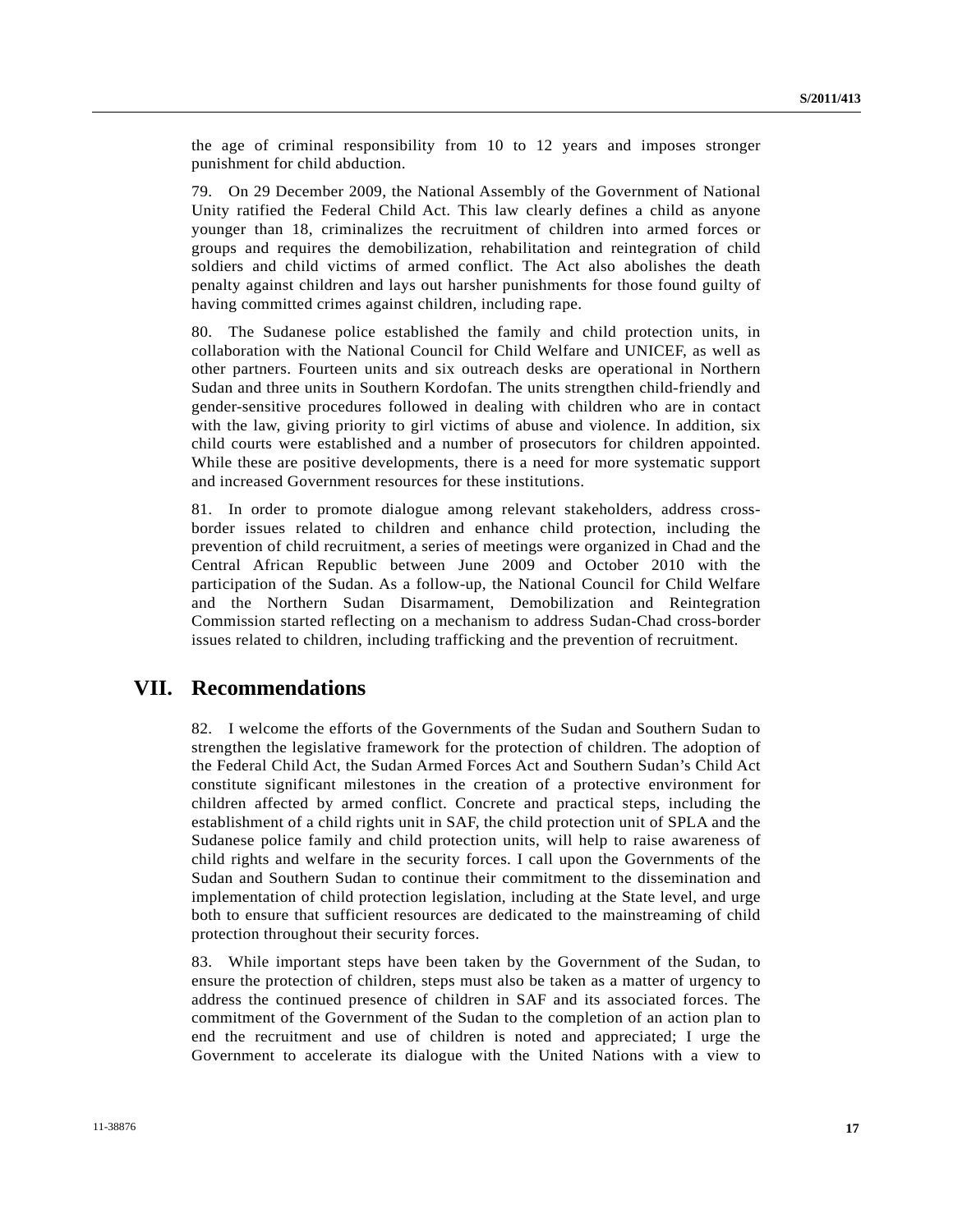developing a concrete time-bound plan, in line with Security Council resolution 1612 (2005).

84. I also welcome the signing of the action plan by SPLA in November 2009 to end the recruitment and use of children, as well as the progress made in terms of the release of children. I urge SPLA to renew its formal commitment to the action plan and to fully implement it as a matter of priority. The action plan constitutes an important step towards the professionalization of SPLA ahead of its transformation into the armed forces of the future State of South Sudan.

85. In addition, I welcome the signing of action plans by SLA-Free Will, SLA-Mother Wing (Abu Gasim) and JEM-Peace Wing, as well as the progress made by parties in releasing children. I urge those parties, as well as previous signatories to action plans, including SLA-Minni Minawi, to ensure the full implementation of these plans, including by providing full and unimpeded access for United Nations verification. In addition, I call upon all parties non-signatories to the Darfur Peace Agreement, including SLA-Abdul Wahid and JEM, to establish time-bound action plans to end the recruitment and use of children, and remind them of their obligation under international law to immediately release children from their ranks.

86. The United Nations will continue its effort to reach out to all other armed groups listed in the annex to my annual report on children and armed conflict in order to elicit commitments on action plans to end the recruitment and use of children. I remind these groups of their obligation under international law to cease the recruitment and use of children and to actively identify and immediately release to the United Nations those children already in their ranks.

87. Southern Sudan will become an independent State on 9 July 2011, in a complex and fragile internal and regional environment. The volatility of the security situation along the border, intercommunal clashes and periodic incursions by LRA mean that children have been, and will likely continue to be, exposed to violence. Looking ahead, I urge the Government of the Sudan and the Government of Southern Sudan to make every effort to ensure that child protection is factored into military operations. In addition, I urge the Government of Southern Sudan to mainstream child protection into its plans to reform the security sector and strengthen State capacity to protect civilians.

88. For its part, the follow-on United Nations mission in South Sudan should have sufficient resources dedicated to assisting the Government in the protection of children. Key tasks will include supporting the completion of the SPLA action plan, continued monitoring and reporting on grave violations against children, mainstreaming child protection within the United Nations mission, and contributing to the mission's strategy for the protection of civilians.

89. The re-recruitment of children who have been separated from armed forces or groups is a real risk that can be addressed only through the provision of support for the long-term reintegration of children. I encourage donors working alongside the United Nations system to support efforts by the Sudanese authorities to reintegrate former child soldiers.

90. I remain deeply concerned about the imposition of the death penalty on children associated with armed groups in Darfur, in contravention of the provisions of the Federal Child Act and international norms. While it took place outside the period covered in the present report, I am encouraged by the Supreme Court's recent